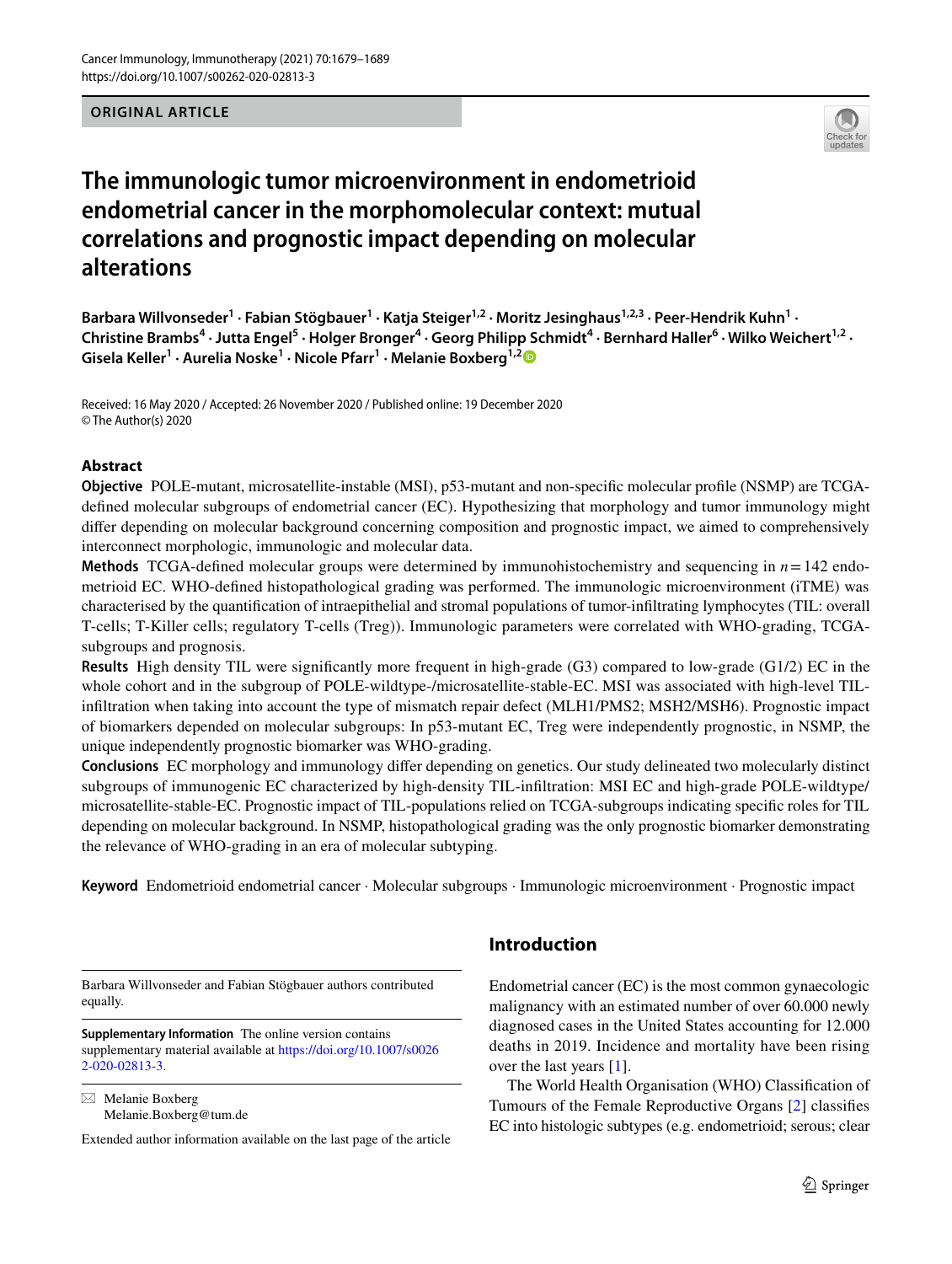cell) and defnes a histopathologic grading of the endometrioid subtype into G1, G2 (low-grade) and G3 (high-grade; reviewed in [\[3](#page-9-2), [4](#page-9-3)]) based on the morphologic features glandular vs. solid growth. This classical view has been complemented by insights into molecular genetics. "The Cancer Genome Atlas" (TCGA) published a comprehensive molecular characterisation based on exome sequencing of EC resulting in a classifcation into four genetically defned subgroups  $[5]$ : (1) Polymerase- $\mathcal{E}$  (POLE) ultramutated cases, (2) Microsatellite instable (MSI) cases with defective mismatch repair (MMR) due to the loss of function of MMR proteins MLH1/PMS2 or MSH2/MSH6, (3) Copy number high cases ("serous-like"), characterized by frequent mutations in TP53, extensive copy number variation, low mutational rate and (4) Copy number low microsatellite stable (MSS) cases with no defning molecular alteration (Nonspecifc molecular profle; NSMP). Subsequently the TCGA classifcation was reliably reproduced by two classifers which are available for routine pathological analysis referred to as ProMisE/Vancouver and PORTEC/Leiden based on the following analysis: POLE mutational analysis by polymerase chain reaction (PCR) followed by mismatch repair protein immunohistochemistry (MMR) and p53 immunohistochemistry  $[3, 6-8]$  $[3, 6-8]$  $[3, 6-8]$  $[3, 6-8]$  $[3, 6-8]$ .

The clinical outcome of EC patients varies signifcantly, suggesting a biological diversity of EC that is not fully refected in the current models [\[9](#page-9-7)]. It is well-recognized that POLE-mutant cases carry an extremely favourable prognosis whereas copy number high cases show an unfavourable outcome necessitating aggressive treatment (reviewed in [[3,](#page-9-2) [10](#page-9-8)]). However, prognostic biomarkers for MSI and NSMP cases remain to be elucidated as these patients show varying clinical courses with an overall intermediate prognosis [[5,](#page-9-4) [10](#page-9-8)]. Therefore, treatment stratifcation to avoid under- and overtreatment of patients is difficult, especially in EC with MSI or NSMP. Furthermore, it is unclear if WHO-grading can provide additional information for treatment decisions as the prognostic value of WHO grading in the context of the novel molecular data is not yet elucidated.

Not only knowledge on genetics but as well on tumor immunology has progressed. Comprehensive studies in various tumor entities revealed that a high mutational load with subsequent high numbers of immunogenic neoantigens leads to a strong anti-tumoral cytotoxic T-cell response [[11](#page-9-9), [12\]](#page-9-10). In general, based on the presence or absence of T-cells, characterized by expression of CD3 (reviewed in  $[13]$  $[13]$  $[13]$ ), the immunologic tumor microenvironment (iTME) is classifed as "T-cell infamed" versus "non T-cell infamed" [\[14](#page-9-12), [15\]](#page-9-13). Several subsets of T-cells play—partially antagonising—roles in the immunologic host response: CD8 + tumor-infiltrating lymphocytes (TIL; T-Killer cells) are crucial for a potent cytotoxic antitumor response [\[14,](#page-9-12) [15](#page-9-13)]. Regulatory T-cells (Treg), specifcally characterized by the expression of the transcription factor FoxP3 [\[16](#page-9-14)], are involved in the tumorhost interaction by suppression of the immune responses [[4,](#page-9-3) [17\]](#page-9-15). In EC, the iTME is—in accordance with the above described mechanisms—composed of several populations of immune cells. Increased numbers of CD3+TIL have been associated with a favourable  $[18]$  $[18]$ , FoxP3 + Tregs with a poor outcome [\[19](#page-9-17)]. However, studies comprehensively incorporating morphologic, molecular and immunologic data are still rare [\[12](#page-9-10), [20](#page-9-18)[–23](#page-9-19)] with only few studies comprising comprehensive data on TCGA-defned molecular subgroups.

The overriding hypothesis of our study was, that the role of EC morphology represented by WHO grading as well as infuence and infltration patterns of various TIL populations might difer depending on molecular background (POLE/ P53 mutational status; Microsatellite status). Morphology and iTME might therewith carry difering prognostic impact depending on TCGA grouping of EC and might have the potential to be prognostic biomarkers for specifc molecular defned EC subgroups (e.g. MSI and NSMP EC). Targeting these hypotheses, we analysed the immune contexture in a morphologically and molecular well-characterized homogeneous cohort of primary, untreated endometrioid EC. We correlated immunologic with morphologic data and TCGAsubgroups and analysed the prognostic impact of morphologic and immunologic biomarkers in the whole patient cohort and in the context of the TCGA-subgroups. With this study, we present a comprehensive analysis of morphomolecular and immunologic data in endometrioid EC.

## **Material and Methods**

## **Patient cohort and clinico‑pathological data**

Our cohort included  $n = 142$  therapy-naïve patients diagnosed with endometrioid EC between 2000 and 2014 who underwent resection of primary tumors at Klinikum Rechts der Isar, Technical University of Munich, Germany. Grading was undertaken according to the current WHO classifcation of tumors of the female reproductive organs [\[2](#page-9-1)]. Staging was performed according to the UICC/FIGO tumor, node and metastasis classifcation (7th edition; 2011)[\[24](#page-9-20)]. Patients received standardized adjuvant treatment and follow-up according to German guidelines [[25](#page-9-21)]. Median follow-up time of patients alive (88/142; 62.0%) was 63.0 months (12.0–191.0 months), median follow-up of deceased patients (54/142; 38.0%) was 33.0 months (1.0–141.0 months), for the whole patient cohort, median follow-up was 74.0 (5.7) months. Detailed clinico-pathological data are given in Table [1](#page-2-0). Approval for the study was obtained from the Ethics Review Committee of the Technical University of Munich (331/17).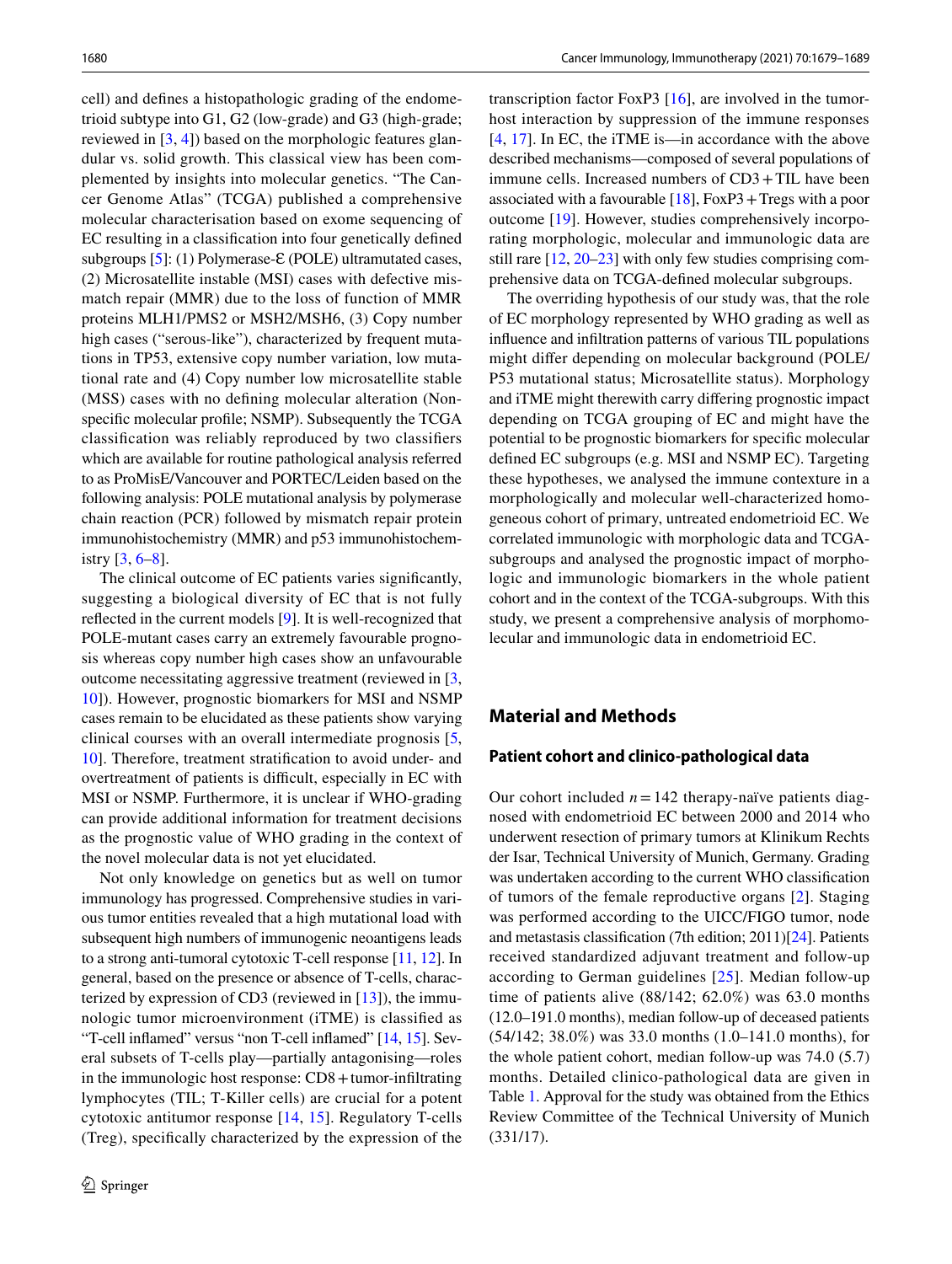#### <span id="page-2-0"></span>**Table 1** Clinicopathological and molecular data

|                          | Number of cases | Percentage<br>of cases (%) |
|--------------------------|-----------------|----------------------------|
| Median age (range)       |                 |                            |
| 69.7 (36.7-94.0)         |                 |                            |
| pT stage                 |                 |                            |
| 1a/1b                    | 101             | 71.1                       |
| $\overline{c}$           | 24              | 16.9                       |
| 3                        | 16              | 11.3                       |
| N/A                      | 1               | 0.7                        |
| pN stage                 |                 |                            |
| $\boldsymbol{0}$         | 132             | 93.0                       |
| $\mathbf{1}$             | 10              | 7.0                        |
| M stage                  |                 |                            |
| $\overline{0}$           | 135             | 95.1                       |
| 1                        | 7               | 4.9                        |
| FIGO Stage               |                 |                            |
| Ia/Ib                    | 100             | 70.4                       |
| $\mathbf{I}$             | 19              | 13.4                       |
| Ш                        | 16              | 11.3                       |
| IV                       | $\overline{7}$  | 4.9                        |
| Grading                  |                 |                            |
| $\mathbf{1}$             | 45              | 31.7                       |
| $\overline{2}$           | 45              | 31.7                       |
| 3                        | 52              | 36.6                       |
| p53 status               |                 |                            |
| p53 mutation             | 20              | 14.1                       |
| p53 wildtype             | 122             | 85.9                       |
| Microsatellite status    |                 |                            |
| <b>MSS</b>               | 93              | 65.5                       |
| MSI (MLH1/PMS2)          | 42              | 29.6                       |
| MSI (MSH2/MSH6)          | $\overline{7}$  | 4.9                        |
| <b>POLE</b> status       |                 |                            |
| POLE mutation            | 7               | 4.9                        |
| POLE wildtype            | 135             | 95.1                       |
| Molecular Classification |                 |                            |
| POLE-mutant              | 7               | 4.9                        |
| <b>MSI</b>               | 47              | 33.1                       |
| P53-mutant               | 12              | 8.5                        |
| <b>NSMP</b>              | 76              | 53.5                       |

#### **Tissue micro array construction**

Formalin-fixed paraffin-embedded tumor samples were assembled into tissue micro arrays (TMA) using a Tissue Microarrayer (Beecher Instruments) with a core size of 0.6 mm. Three cores per case, one from the invasion front and two from tumor core region, were selected from the primary tumors after reviewing the whole tumor slide. Areas were marked taking into account TIL infltration and were representative for TIL distribution of the whole tumors.

#### **Immunohistochemistry (IHC)**

An automated immunostainer (Ventana Benchmark XT) with an ultraView DAB detection kit (Ventana Medical Systems, Roche) was used for immunohistochemical staining of 2 µm sections from the TMA. Primary antibodies against p53 (clone DO-7, dilution 1:200, Dako), MSH2 (clone G219-1129, dilution 1:200, Cell Marque), MSH6 (clone 44, dilution 1:400, BD Transduction Laboratories), PMS2 (clone EPR3974, ready to use, Roche), MLH1 (clone M1, ready to use, Ventana), CD3 (clone MRQ-39, dilution 1:500, Cell Marque), CD8 (clone C8/144B, dilution 1:100, Dako) and FoxP3 (clone 236A/E7, dilution 1:200, Abcam) were applied. Appropriate positive and negative controls were run in parallel.

#### **Scoring of immunohistochemical stainings**

Testing of microsatellite status as well as analysis of p53 status were performed by immunohistochemistry in analogy to ProMisE/Vancouver and PORTEC/Leiden classifers [\[3](#page-9-2), [6,](#page-9-5) [8](#page-9-6)] taking into account all tumor cores. MSI was determined as two markers negative (MSH2/MSH6; MLH1/PMS2). IHC score 0 (complete p53 negativity) or IHC score 2 (strong nuclear p53 positivity in all tumor cells) was used as a surrogate marker for p53-mutation. Intermediate/heterogeneous nuclear staining (score 1) was documented as p53 wild type (Fig. [1,](#page-3-0) Supplementary Fig. [1](#page-3-0)).

Staining results of p53, MSH2, MSH6, MLH1 and PMS2 stains on TMA which showed staining results close to respective cut-ofs were repeated on whole slides of full tissue blocks to reach a fnal result for respective stainings.

For analyses of TIL populations (Fig. [1](#page-3-0); Supplementary Fig. 1), each tumor core was evaluated separately and the average density across all cores of specifc regions (invasive front; tumor center) and whole tumor was calculated. The analysis of the TIL subpopulations was performed in three areas: (1) *Intraepithelial TIL*: the tumor region of the respective cores showing the highest density of the TIL population was selected on low power magnifcation (4x). Within this region, the amount of intraepithelial TIL (CD3i; CD8i; FoxP3i) was scored by counting the absolute number of TIL within 100 tumor cells using high power magnification (40x) [[26\]](#page-9-22)). (2) *Stromal TIL*: In analogy to previous TIL-scoring approaches [\[27\]](#page-9-23) density was evaluated by determination of percentage of the tumor stroma occupied by the respective TIL populations (CD3s; CD8s; FoxP3s). (3) *Overall TIL:* Density was scored via determination of the percentage of the tumor area (exclusion of necrosis) occupied by the respective TIL population (CD3o; CD8o; FoxP3o) [[28\]](#page-9-24).

Absolute values for TIL infltrates were documented and subsequently assigned to scoring groups as described below.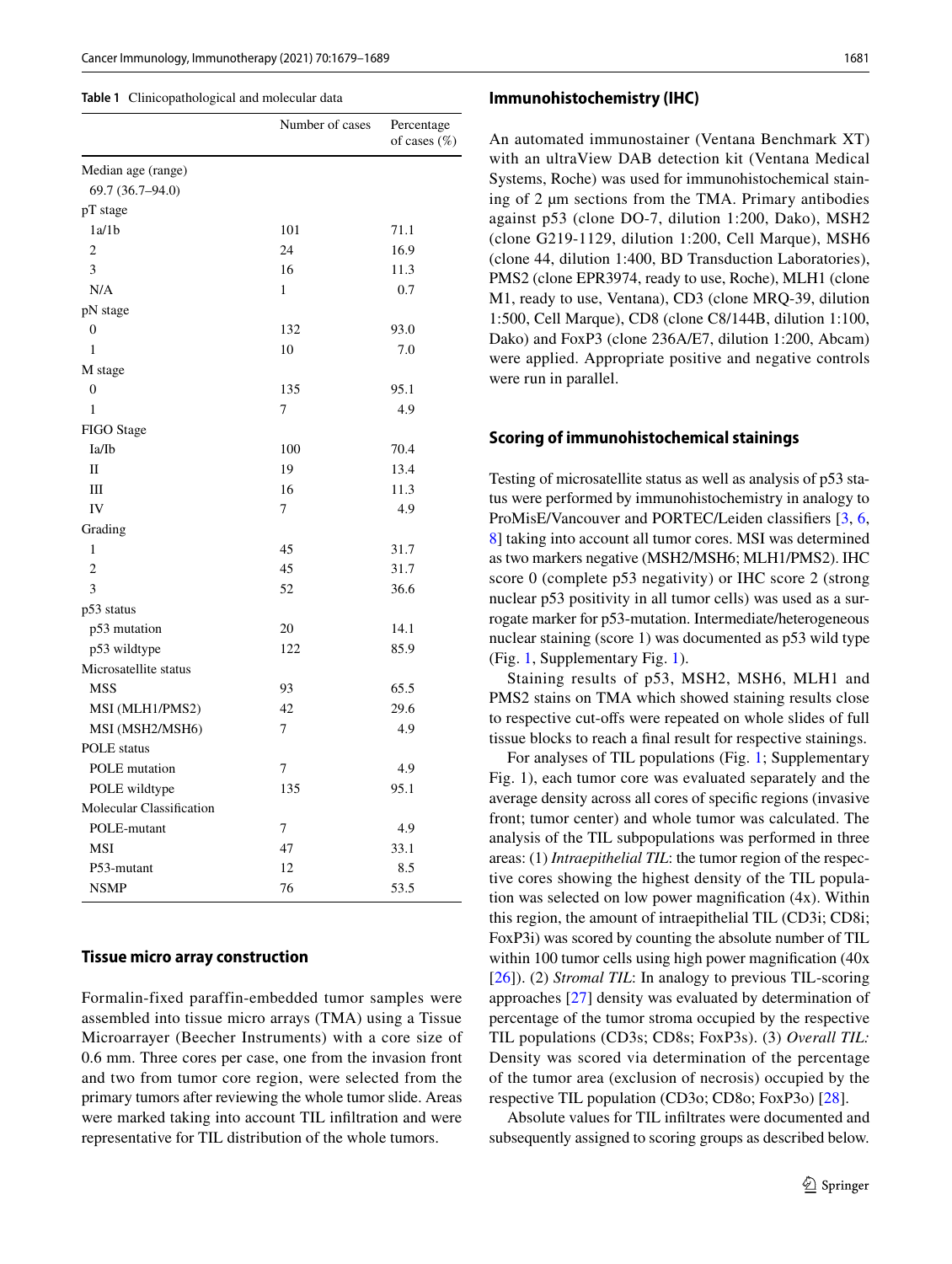

**Fig. 1** Representative micrographs of endometrioid endometrial carcinoma: **a** hematoxylin–eosin staining; **b** p53 staining showing a p53-mutant carcinoma with immunohistochemical staining score 2; **c** MLH1 staining showing a carcinoma with loss of MLH1 expres-

sion (positive internal control); **d** CD3 staining visualizing CD3+Pan T-cell infltrate; **e**; CD8 staining visualizing CD8+T Killer-cell infltrate (**f**) FoxP3 staining with nuclear positivity in regulatory T-cells

## <span id="page-3-0"></span>**Cut‑of determination for TIL infltration**

Using disease-specifc survival (DSS) as an endpoint for the determination of the optimal prognostic cut-off values, receiver operating characteristic (ROC) curves were calculated for TIL density and followed by area under the curve (AUC) analysis. Cut-ofs for high versus low TIL density were set at values with the highest Youden's index (Supplementary Table 1).

## **DNA extraction**

After marking of the tumor area and annotation of percentage of vital tumor tissue ( $\geq$  50% tumor cell content) for micro-dissection, DNA was extracted using the Maxwell 16 RSC extraction system (Promega) according to the manufacturer´s protocols. DNA concentration was measured fuorometrically using the QuBit 3.0 system (Thermo Fisher Scientifc) and DNA quality was determined by a qPCR assay (RNAseP assay, Thermo Fisher Scientifc).

#### *POLE* **(NM.006231) mutational analysis**

All cases were analyzed for POLE- $\varepsilon$ -mutations by Sanger sequencing of exons 9, 11, 13, and 14, which were amplified using primers as previously described [[29](#page-9-25)]. Subsequent Sanger sequencing was conducted on a 3130 genetic analyzer (Applied Biosystems) using 5 µl amplifed DNA/sample and the BigDye Terminator Cycle Sequencing Kit (Applied Biosystems) according to the manufacturers` protocols. Reported fles were examined using BioEdit version 7.2.5.

## **Statistics**

Analyses were performed using SPSS 25 (SPSS Inc.) and R 3.6.1. The distribution of qualitative data was compared between groups using  $\chi^2$ -test or Fisher's exact test. Survival probabilities were plotted with the cumulative incidence function. Median follow-up was estimated with the Kaplan–Meier estimate for potential follow-up, mean follow-up and 5 year survival by Kaplan Meier estimate. Overall survival (OS) was defned as patients alive at the end of follow-up, disease-specifc survival (DSS) as all patients, who did not sufer from disease-related death. Disease-free survival (DFS) included all patients, who did not sufer from disease progression/recurrence during follow-up. Multivariate survival analysis was performed with the Cox Proportional Hazard model. All statistical tests were performed on exploratory two-sided 5% signifcance level.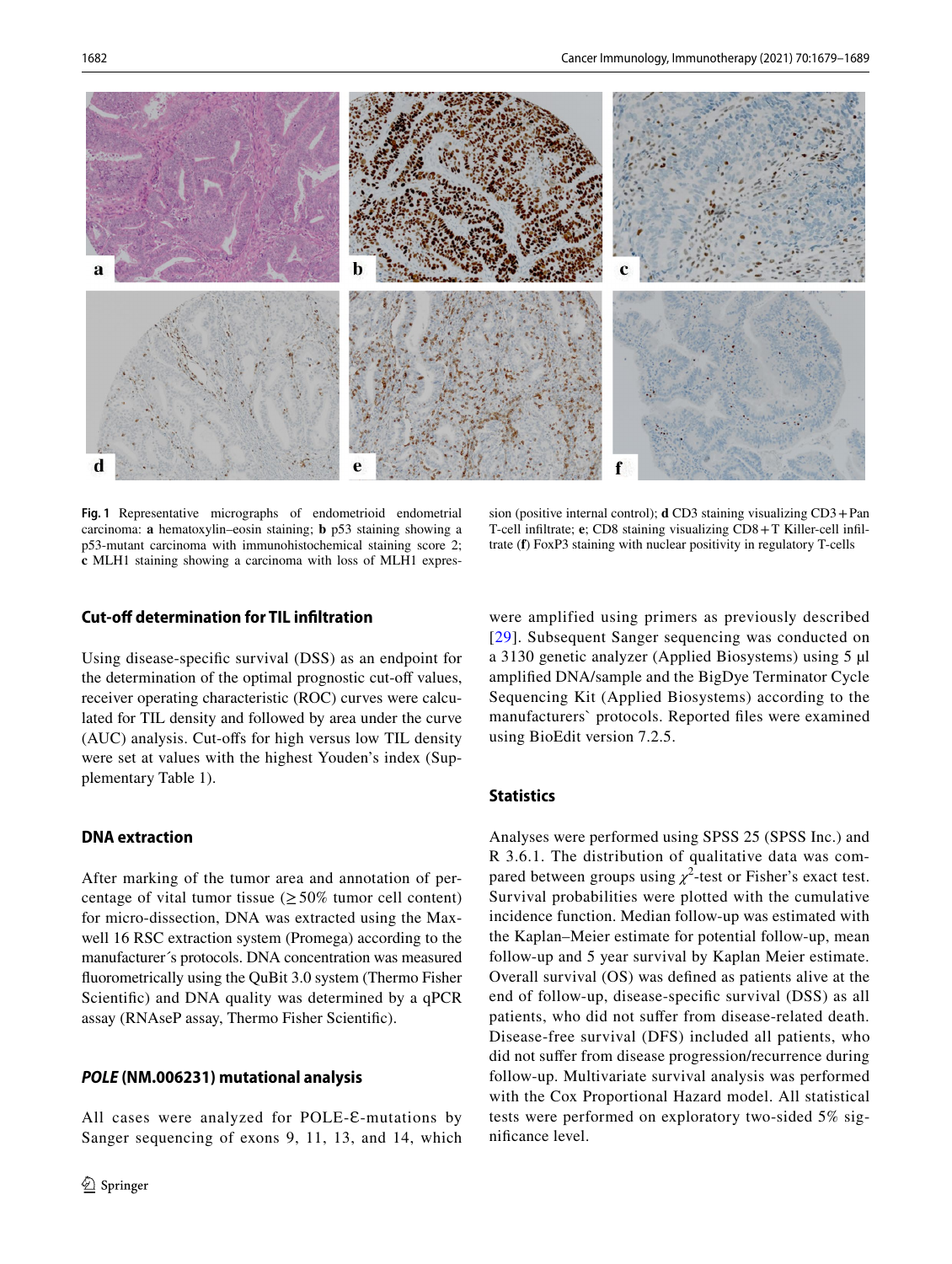## **Results**

## **Morphologic and molecular characterization of EC**

90/142 (63.4%) EC were classifed as low grade (G1/G2), 52 (36.6%) as high grade (G3). According to the above described classifers [[3](#page-9-2), [6–](#page-9-5)[8](#page-9-6)], the study contained 4.9% POLE-mutant (detailed list of mutations in Supplementary Table 2), 33.1% MSI, 8.5% p53-mutant and 53.5% NSMP cases (Table [1](#page-2-0)).

# **Composition of populations of tumor infltrating lymphocytes**

Absolute infltration densities (mean; median; range) of TIL populations are given in Supplementary Table 3. Classifcation in scoring groups showed the following results  $(o = overall; i = intraepithelial; s = stromal): CD3i<sup>high</sup>$ 112/142 (78.9%); CD3shigh 79/142 (55.6%); CD3ohigh 51/142 (35.9%). CD8ihigh 71/142 (50.0%); CD8shigh 103/142 (72.6%); CD80<sup>high</sup> 81/142 (57.0%). FoxP3i<sup>high</sup> 5/142 (3.5%); FoxP3shigh 29/142 (20.4%); FoxP3ohigh 28/142 (19.7%) (Supplementary Table 4; Supplementary Table 5). High density immune cell infltrate of all analyzed TIL populations was signifcantly more frequent at the invasive front compared to tumor center  $(p < 0.01)$ .

## **Correlation of immunologic variables with morphomolecular and clinical data**

Immunologic-morphologic correlation: A high-density Pan T-cell infltrate (CD3+) and T-Killer cell infltrate (CD8+) was signifcantly more frequent in high-grade EC whereas in contrast a high density Treg infltrate was more frequently observed in low-grade cases ( $p < 0.05$ ; Fig. [2](#page-4-0); detailed numbers and *p* values in Table [2](#page-5-0), Supplementary Table 4).

Immunologic-molecular correlations: MSI was associated with  $CD3 +$ ,  $CD8 +$  and  $FoxP3 + T$ -cell infiltrate when considering the specifc mismatch repair defect (MLH1/PMS2 versus MSH2/MSH6): In MLH1/PMS2 defcient EC significantly higher levels of  $CD3+$ ;  $CD8+$  and  $FoxP3+TIL$ infltrates were observed compared to MSH2/MSH6-defcient and MSS cases (Fig. [2\)](#page-4-0). No signifcant association of p53 and POLE mutation with immunologic parameters was found, most likely due to only rare mutant cases ( $p < 0.05$ ;





<span id="page-4-0"></span>**Fig. 2** Association of CD3o+and CD8o+TIL infltrates (overall infiltration density) with morphomolecular parameters: **a** CD3o + TIL infltrate correlated with grading; **b** CD8o+TIL infltrate correlated

with grading; **c** CD3o+TIL infiltrate correlated with microsatellite status; **d** CD8o + TIL infiltrate correlated with microsatellite status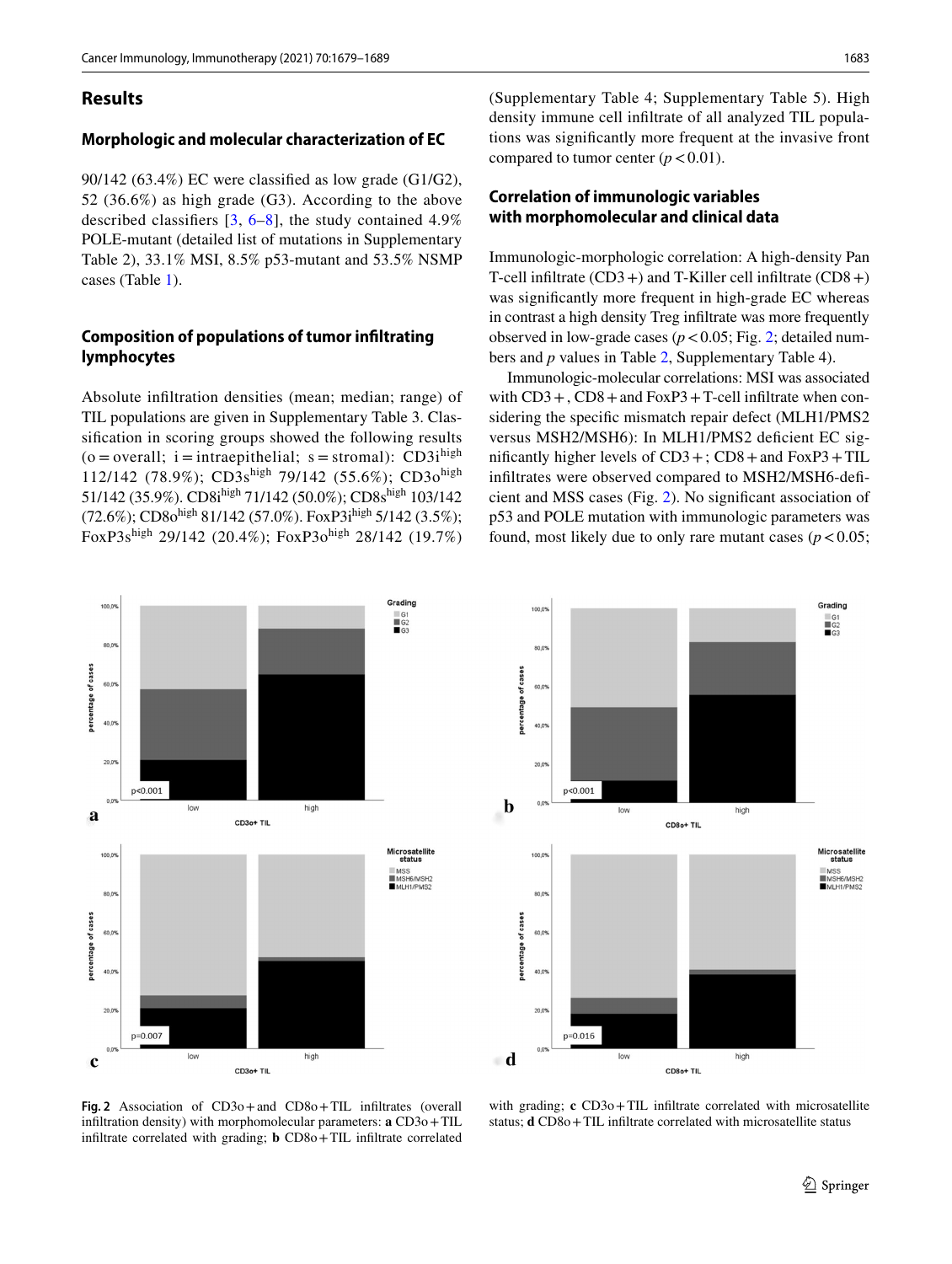|                                    |        | Grading (WHO) |    |        |                         |         |                     | Grading (WHO)    |              |          |           | p53 status |                 |          |          |                 | Microsatellite status |               |      |          |                                   | Microsatellite status |                                                |                            |      |              | <b>POLE</b> status |                |                 |       |
|------------------------------------|--------|---------------|----|--------|-------------------------|---------|---------------------|------------------|--------------|----------|-----------|------------|-----------------|----------|----------|-----------------|-----------------------|---------------|------|----------|-----------------------------------|-----------------------|------------------------------------------------|----------------------------|------|--------------|--------------------|----------------|-----------------|-------|
|                                    |        |               | පි |        | G                       |         | Low                 | grade (g1/ grade | High<br>(63) |          |           | Mutated    |                 | Wildtype |          | МSI             |                       | <b>MSS</b>    |      |          | NLH1.<br>PMS <sub>2</sub><br>loss |                       | MSH <sub>2</sub> /<br>MSH <sub>6</sub><br>loss | <b>MSS</b>                 |      |              | Wildtype           | Mutated        |                 |       |
|                                    | o<br>z |               | P6 |        | $n \approx \frac{a}{b}$ | p value |                     | E                |              | o        | p value   | pe.<br>n   |                 | olo      | value    | z               | P6                    | P6            |      | value    | oz,                               | n                     | P.                                             | z                          | oz,  | z<br>value   | E                  |                | o               | value |
| Overall TIL (CD3)                  |        |               |    |        |                         |         |                     |                  |              |          |           |            |                 |          |          |                 |                       |               |      |          |                                   |                       |                                                |                            |      |              |                    |                |                 |       |
| Low 39 $27.5$ 33 $23.2$ 19 13.4    |        |               |    |        |                         |         | $< 0.00172$ 50.7 19 |                  |              | 13.4     | < 0.00116 |            | 11.3 75         | 52.8     | 0.109    | 25              | 17.6 66               |               | 46.5 | 0.019 19 |                                   | $13.4 \t6 \t4.2$      |                                                | 66                         | 46.5 | 88<br>0.007  |                    | $62.0$ 3 2.1   |                 | 0.230 |
| High 6 4.2 12                      |        |               |    | 8.5 33 |                         | 23.2    |                     | 18 12.7 33       |              | 23.2     |           | 2.8<br>4   | 47              | 33.I     |          | $\overline{24}$ | 16.9                  | 27            | 19.0 |          | 23                                | 16.2                  | 0.7                                            | 27                         | 19.0 | 47           | 33.1               | $\overline{a}$ | 2.8             |       |
| Overall T-Killer cells (CD8)       |        |               |    |        |                         |         |                     |                  |              |          |           |            |                 |          |          |                 |                       |               |      |          |                                   |                       |                                                |                            |      |              |                    |                |                 |       |
| Low 31 $21.8$ $23$ $16.2$ 7        |        |               |    |        |                         | 4.9     | $0.00154$ 38.0 7    |                  |              | $^{4.9}$ | 0.00111   | 7.7        | $\overline{50}$ | 35.2     | 0.241 16 |                 | 11.3                  | 45            | 31.7 | 0.072    | $\equiv$                          | 5<br>7.7              | 35                                             | 45                         | 31.7 | 59<br>0.016  |                    | 41.5 $2$       | $\overline{14}$ | 0.430 |
| High 14 9.9 22 15.5 45             |        |               |    |        |                         | 31.7    | 36 <sup>5</sup>     | 25.4 45          |              | 31.7     |           | 63<br>ó    | 72              | 50.7     |          | 33              | 23.2                  | $\frac{8}{3}$ | 33.8 | 51       |                                   | $\mathbf{c}$<br>21.8  | $\vec{4}$                                      | 48                         | 33.8 | 76           | 53.5               |                | 3.5             |       |
| Overall regulatory T-cells (FoxP3) |        |               |    |        |                         |         |                     |                  |              |          |           |            |                 |          |          |                 |                       |               |      |          |                                   |                       |                                                |                            |      |              |                    |                |                 |       |
| Low 45 31.7 38 $26.8$ 31 21.8      |        |               |    |        |                         |         | $< 0.00183$ 58.5 31 |                  |              | 21.8     | 0.00119   | 13.4       | 95              | 66.9     | 0.074    | 34              | 23.9                  | 80            | 56.3 | 0.018    | 27                                | $19.0$ 7 4.9          |                                                | $\overline{\phantom{0}80}$ | 56.3 | 109<br>0.005 |                    | 76.8 5 3.5     |                 | 0.546 |
| High 0 0.0 7 4.9 21 14.8           |        |               |    |        |                         |         | 74.921              |                  |              | 14.8     |           | 0.7        | 27              | 19.0     |          | $\overline{15}$ | 10.6 13               |               | 9.2  |          | $\overline{15}$                   | $10.6$ 0 0.0 13       |                                                |                            | 9.2  | 26           | 18.3               | $\sim$         | $\overline{14}$ |       |
|                                    |        |               |    |        |                         |         |                     |                  |              |          |           |            |                 |          |          |                 |                       |               |      |          |                                   |                       |                                                |                            |      |              |                    |                |                 |       |

<span id="page-5-0"></span>**Table 2**

Correlation of immunologic variables (overall TIL) with morphomolecular data

detailed numbers and *p* values in Table [2](#page-5-0), Supplementary Table 4).

Immunologic-clinical correlations: Correlation of immu nologic with clinical data revealed only few signifcant asso ciations. Amongst others, overall Treg (FoxP3o) density was significantly higher in cases with high FIGO stage  $(p < 0.05)$ ; detailed numbers and *p* values Supplementary Table 5).

# **Correlation of immunologic variables with morphomolecular data in the molecular defned subgroup MSS and POLE wildtype EC**

POLE-mutant and MSI EC are known to be highly immu nogenic due to their high mutational load. We hypothesized that a further immunogenic subgroup of EC potentially exists among the subgroup of MSS EC without POLE mutation (POLE-wildtype + MSS EC). Therefore, we analyzed associations of immunologic and morphomolecular data in this specific molecular defined subgroup  $(n=88)$ : High-density immune cell infltrate (CD3; CD8; FoxP3) was significantly correlated with high-grade (G3) morphology (*p*<0.05; Supplementary Table 6).

## **Survival associations of immunologic parameters in the whole patient cohort**

Analysing survival associations in the whole patient cohort, we did not detect any signifcant correlations (Supplemen tary Table 7 summarizes OS, DSS and DFS for all immu nologic variables).

## **Survival associations of immunologic parameters depending on TCGA‑defned subgroups**

In line with previous literature, molecular classifcation of EC according to TCGA resulted in four prognostic groups (POLE-ultramutated; MSI; P53-mutant; NSMP) signif cantly associated with DSS ( $p = 0.041$ ) and DFS ( $p = 0.014$ ) (Supplementary Fig. 2) with POLE-mutant EC carrying the most favourable prognosis and p53-mutant EC showing the worst outcome. These data may prove the robustness of our results.

In p53-mutant EC, stromal Treg were an independent prognostic factor for OS ( $p = 0.035$ ), DSS ( $p = 0.032$ ) and DFS  $(p=0.012)$ . Median OS (DSS; DFS) of patients with FoxP3s<sup>low</sup> was 83.0 (108.0; 90.0) months compared to 12.0  $(12.0; 11.0)$  months of counterparts (FoxP3s<sup>high</sup>), 5 year survival rates were OS/DSS/DFS: 84.2%/84.2%/73.7% vs. 0.0%/0.0%/0.0%. Results of cox regression analysis (incor porating age, grading, FIGO stage) are given in Table [3](#page-6-0) .

In NSMP EC, WHO grading was identifed as independ ent prognostic factor for DSS and DFS whereas immuno logic variables did not infuence outcome. Patients with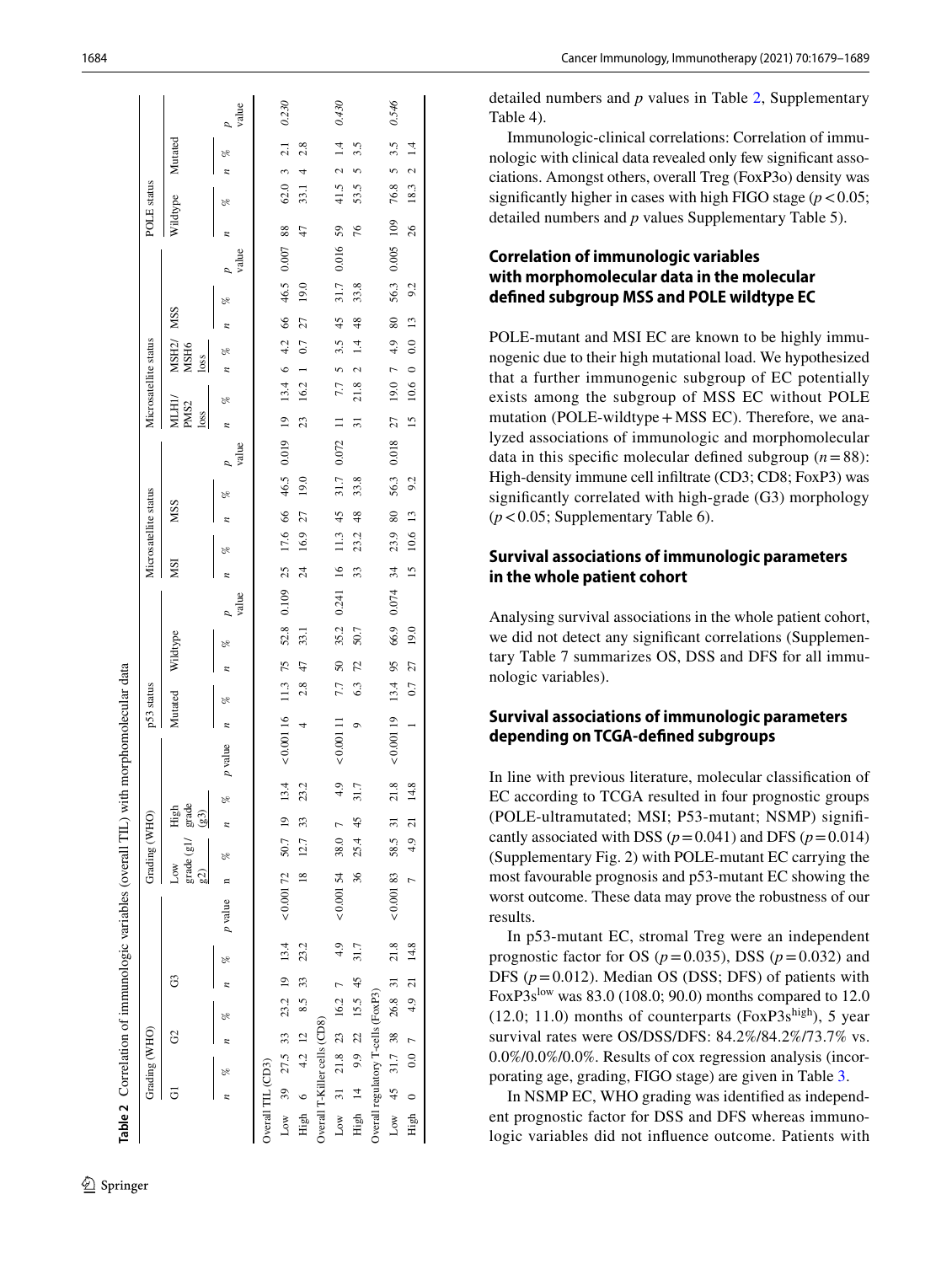<span id="page-6-0"></span>**Table 3** Multivariate statistical analysis for p53-mutant endometrial carcinoma (left side) and endometrial carcinoma with non-specifc molecular profle (right side) under inclusion of age, grading, stage and FoxP3+TIL (in p53-mutant endometrial carcinoma)

|                   |                   | Endometrial carcinoma with p53 mutation |                          |           |                     |                   |       | Endometrial carcinoma with non-specific molecuar profile (NSMP) |           |
|-------------------|-------------------|-----------------------------------------|--------------------------|-----------|---------------------|-------------------|-------|-----------------------------------------------------------------|-----------|
|                   | HR (OS)           | Lower CI<br>(95%)                       | <b>Upper CI</b><br>(95%) | $p$ value |                     | HR (DSS) Lower CI | (95%) | Upper CI<br>(95%)                                               | $p$ value |
| Age               |                   |                                         |                          |           | Age                 |                   |       |                                                                 |           |
| Per year          | 2.755             | 0.369                                   | 20.560                   | 0.323     | Per year            | 0.978             | 0.310 | 3.084                                                           | 0.970     |
| Grading           |                   |                                         |                          |           | Grading             |                   |       |                                                                 |           |
| $\mathbf{1}$      |                   |                                         |                          | 0.698     | Low                 |                   |       |                                                                 | 0.011     |
| $\boldsymbol{2}$  | $>25$             | < 0.001                                 | $>25$                    |           | High                | 4.329             | 1.404 | 13.349                                                          |           |
| 3                 | >25               | < 0.001                                 | $>25$                    |           |                     |                   |       |                                                                 |           |
| FIGO Stage        |                   |                                         |                          |           | FIGO Stage          |                   |       |                                                                 |           |
| Low $(I/II)$      | 12.477            | 0.682                                   | $>25$                    | 0.089     | Low $(I/II)$        |                   |       |                                                                 | 0.019     |
| High (III/<br>IV) |                   |                                         |                          |           | High (III/<br>IV)   | 4.375             | 1.270 | 15.069                                                          |           |
| $FoxP3 + TIL$     |                   |                                         |                          |           |                     |                   |       |                                                                 |           |
| Low               |                   |                                         |                          | 0.035     |                     |                   |       |                                                                 |           |
| High              | 49.3              | 1.315                                   | $>25$                    |           |                     |                   |       |                                                                 |           |
|                   | HR (DSS) Lower CI | (95%)                                   | <b>Upper CI</b><br>(95%) | $p$ value |                     | HR (DFS) Lower CI | (95%) | Upper CI<br>(95%)                                               | $p$ value |
| Age               |                   |                                         |                          |           | Age                 |                   |       |                                                                 |           |
| Per year          | 1.791             | 0.134                                   | 23.978                   | 0.660     | Per year            | 1.572             | 0.561 | 4.401                                                           | 0.390     |
| Grading           |                   |                                         |                          |           | Grading             |                   |       |                                                                 |           |
| $\mathbf{1}$      |                   |                                         |                          | 0.726     | Low                 |                   |       |                                                                 | 0.042     |
| $\overline{c}$    | $>25$             | < 0.001                                 | $>25\,$                  |           | High                | 2.778             | 1.037 | 7.442                                                           |           |
| 3                 | $>25$             | < 0.001                                 | $>25$                    |           |                     |                   |       |                                                                 |           |
| FIGO Stage        |                   |                                         |                          |           | FIGO Stage          |                   |       |                                                                 |           |
| Low (I/II)        |                   |                                         |                          | 0.119     | Low $(I/II)$        |                   |       |                                                                 | < 0.001   |
| High (III/<br>IV) | 12.377            | 0.518                                   | $>25$                    |           | High (III/IV) 8.527 |                   | 3.144 | 23.123                                                          |           |
| $FoxP3 + TIL$     |                   |                                         |                          |           |                     |                   |       |                                                                 |           |
| Low               |                   |                                         |                          | 0.032     |                     |                   |       |                                                                 |           |
| High              | 71.588            | 1.430                                   | $>25$                    |           |                     |                   |       |                                                                 |           |
|                   | HR (DFS)          | Lower CI<br>(95%)                       | Upper CI<br>(95%)        | $p$ value |                     |                   |       |                                                                 |           |
| Age               |                   |                                         |                          |           |                     |                   |       |                                                                 |           |
| Per year          | 0.477             | 0.050                                   | 4.506                    | 0.518     |                     |                   |       |                                                                 |           |
| Grading           |                   |                                         |                          |           |                     |                   |       |                                                                 |           |
| $\mathbf{1}$      |                   |                                         |                          | 0.991     |                     |                   |       |                                                                 |           |
| $\boldsymbol{2}$  | >25               | < 0.001                                 | >25                      |           |                     |                   |       |                                                                 |           |
| 3                 | $>25$             | < 0.001                                 | $>25$                    |           |                     |                   |       |                                                                 |           |
| FIGO Stage        |                   |                                         |                          |           |                     |                   |       |                                                                 |           |
| Low $(I/II)$      |                   |                                         |                          | 0.029     |                     |                   |       |                                                                 |           |
| High (III/<br>IV) | 17.238            | 1.347                                   | $>25$                    |           |                     |                   |       |                                                                 |           |
| $FoxP3 + TIL$     |                   |                                         |                          |           |                     |                   |       |                                                                 |           |
| Low               |                   |                                         |                          | 0.012     |                     |                   |       |                                                                 |           |
| High              | 147.060           | 2.976                                   | $>25$                    |           |                     |                   |       |                                                                 |           |

low-grade EC had a mean DSS/DFS 117.7/127.1 months while mean DSS/DFS of counterparts with high-grade carcinomas was 107.8/112.9 months. 5 year survival rates were as follows: DSS 90.9%/57.1%; DFS 81.8%/57.1%. Resulting hazard ratios for high-grade EC were 4.2 for DSS  $(p=0.11)$ and 2.8 for DFS  $(p=0.042; \text{Fig. 3}; \text{Table 3}).$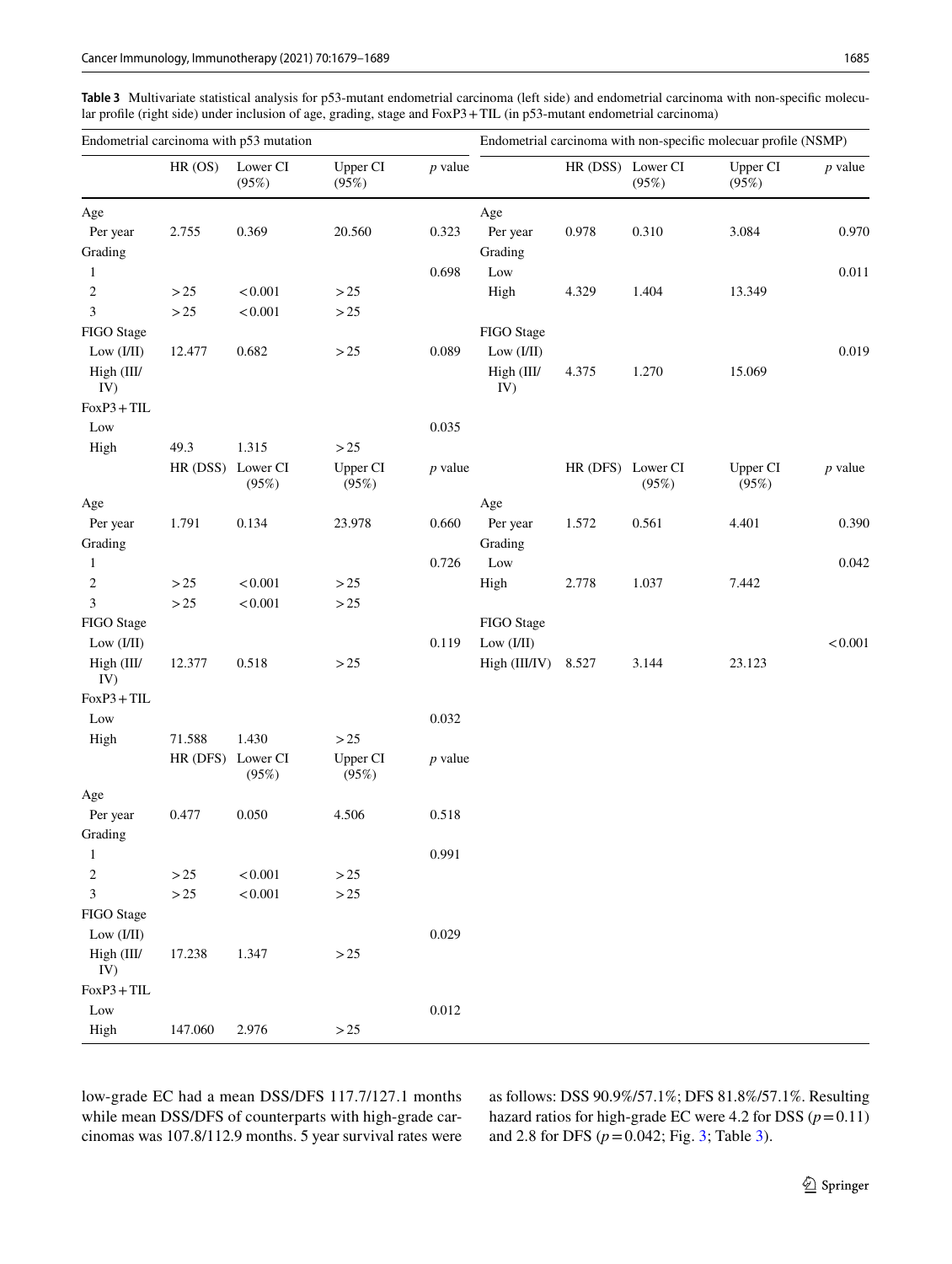

<span id="page-7-0"></span>**Fig. 3** Cumulative incidence function visualizing disease-specifc and disease-free survival depending on grading [carcinomas with non-specifc molecular profle (**a**, **b**)]

No correlation of immunologic parameters with outcome was observed in POLE-mutant cases.

## **Discussion**

EC is the malignancy with highest prevalence and incidence in gynaecology. Clinical outcome of patients varies signifcantly [[9](#page-9-7)]—necessitating prognostic biomarkers to avoid over- or undertreatment. Molecular subgrouping as defned by TCGA into POLE-mutant EC, MSI EC, NSMP EC and p53-mutant EC renders valuable prognostic information with POLE-mutant cases carrying a favourable prognosis whereas P53-mutant EC show an unfavourable outcome necessitating aggressive treatment (reviewed in  $[3, 10]$  $[3, 10]$  $[3, 10]$  $[3, 10]$  $[3, 10]$ ). However, prognostic biomarkers for MSI and NSMP cases remain to be elucidated as these patients show varying clinical courses with an overall intermediate prognosis [[5](#page-9-4), [10](#page-9-8)]. Furthermore, the future prognostic value of morphologic grading described by the WHO classifcation [[3,](#page-9-2) [4](#page-9-3)] in the molecular context is up to date unclear as e.g. POLE-mutant EC show a high-grade (G3) morphology despite comparably benign clinical course [\[6](#page-9-5), [7](#page-9-26), [10\]](#page-9-8). TCGA-defned molecular groups might not only give prognostic information but may, furthermore, infuence the composition and prognostic impact of the iTME of EC consisting of various TIL populations.

Aiming to gain data to further elucidate the role and impact of morphology and tumor immunology in the context of the underlying molecular alterations we analysed the immune contexture represented by the intratumoral T-cell infltrate (Pan T-cells, T-Killer cells, Treg) in a morphologically and molecularly well-characterized homogeneous cohort of primary, untreated endometrioid EC. We correlated immunologic with morphologic data and TCGAdefned molecular subgroups and analysed the prognostic impact of morphologic and immunologic biomarkers in the whole patient cohort and in the context of TCGA-subgroups.

Confrming previous studies, our data show that subgroups of EC contain a T-cell infamed immunogenic iTME represented by a dense T-cell infltration [\[18,](#page-9-16) [20–](#page-9-18)[22](#page-9-27)]. In accordance with our hypothesis outlined in the introduction, these immunogenic subgroups were characterized by distinct morphologic and molecular features:

We observed an immunogenic subgroup characterized by high-grade (G3) morphology: A high-density TIL infiltrate was signifcantly correlated with WHO-defned high-grade (G3) EC—a fnding, which was observed as well in a previous analysis by Li et al. [\[30\]](#page-9-28). The correlation might, at frst glance, be explained by a high number of high-grade morphology cases with MSI or POLE-mutation, both of which are known to show high-grade morphology and to be densely infltrated by immune cells [[17](#page-9-15), [20,](#page-9-18) [22,](#page-9-27) [30](#page-9-28)–[32\]](#page-9-29). But the correlation was found to be signifcant in the subgroup of MSS EC without POLE mutation (MSS/POLE wildtype EC), demonstrating, that an immunogenic subgroup of EC without MSI/POLE mutation is characterized by high-grade (G3) morphology.

Furthermore, MSI was confrmed to be a highly immunogenic subtype of EC: MSI EC were signifcantly associated with a high density TIL infiltrate. In previous studies these fnding was linked to a high mutational load in MSI cancers [\[12](#page-9-10), [20](#page-9-18), [22,](#page-9-27) [23](#page-9-19), [30](#page-9-28), [31\]](#page-9-30). Interestingly, in our study, the correlation of MSI with high immunogenicity was only signifcant when the underlying type of MMR defect was included into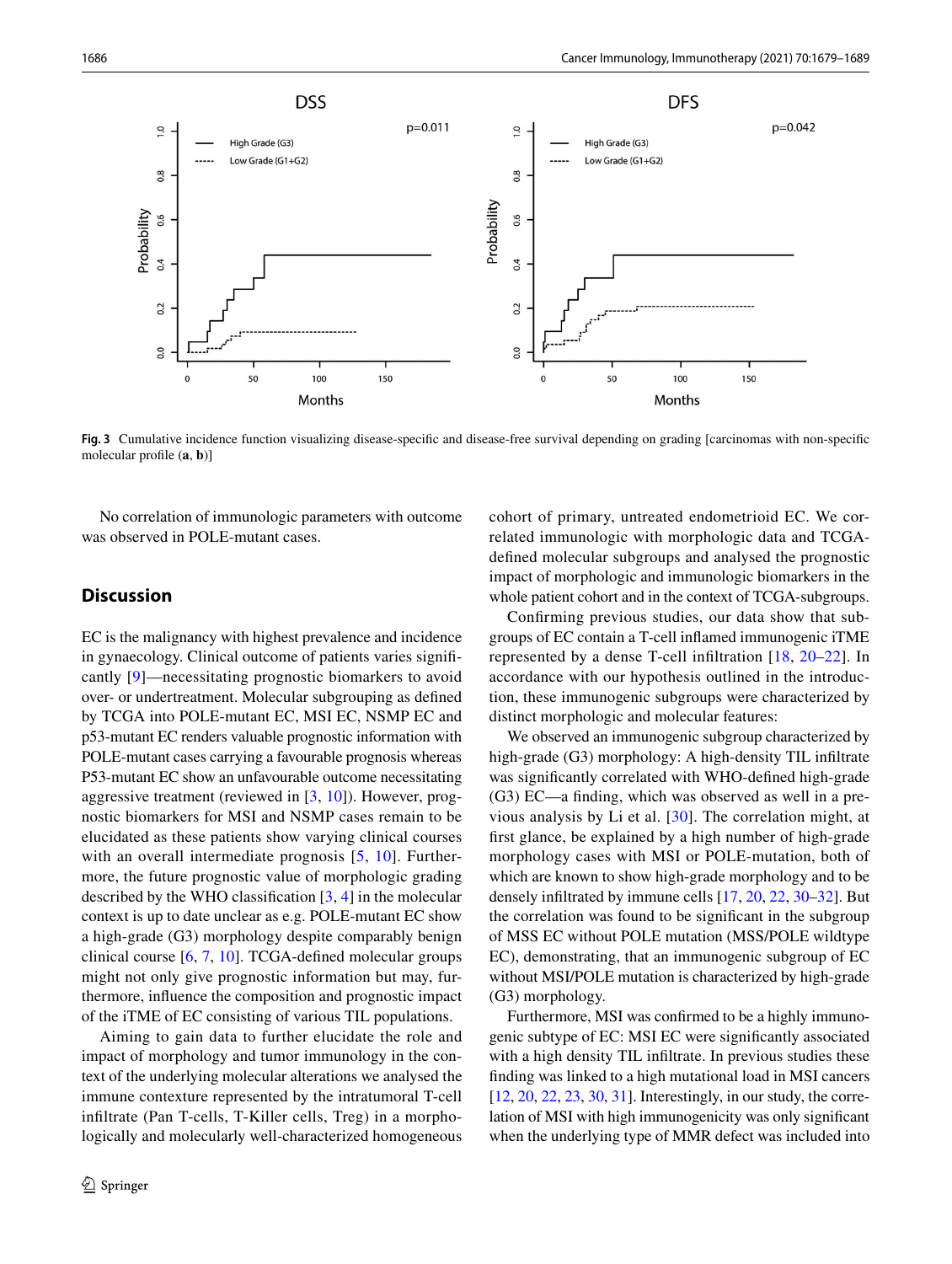calculation with MLH1/PMS2 defective cases being highly immunogenic in contrast to MSH2/MSH6 defective and MSS EC. This may give a hint that either type of MMR defect or sporadic versus hereditary origin of MSI might imply a very distinct iTME [[33](#page-9-31)].

Interestingly, the infammatory infltrate showed heterogeneity considering their intratumoral distribution: the high density T-cell infltration showed signifcantly higher levels within the invasive front.

Data concerning prognostic impact of immunologic biomarkers in EC in the context of TCGA-subgroups is up to date rare with previous studies including partially small cohorts with mixed EC subtypes and unclear genetic background [[18](#page-9-16), [19,](#page-9-17) [23](#page-9-19), [30](#page-9-28)]. In the whole—molecularly highly heterogeneous—patient cohort, none of the analysed variables showed a prognostic impact. In contrast, when considering the molecular background, we found striking diferences in the impact of certain T-cell populations on patient prognosis: In p53-mutant cases, Tregs showed a major prognostic impact. A high density Treg infltrate was independently correlated with a poor patient prognosis. In NSMP EC, immunologic biomarkers revealed no prognostic impact—the only independent biomarker was histopathological WHO-based grading with high-grade EC carrying a signifcantly worse prognosis.

In accordance with our results, Yamagami et al. found Tregs to be a negative prognostic biomarker [\[19](#page-9-17)]. Previous results concerning further TIL populations were inconclusive: Yamashita et al. found an impact of CD8+TIL on DFS [\[23](#page-9-19)] but only used univariate analysis. Cermakova identified CD3+T-cell infltrate to be prognostic but did not further subtype the TIL subpopulation [[18\]](#page-9-16). These differing results may at least in part be explained by the fact that none of the previous studies analysed the prognostic impact of immunologic parameters in the context of TCGA subgroups.

The prognostic impact of Treg may be explained by the functional role of these lymphocyte populations in cancer immunity. Tregs suppress immune responses by suppression of activation, proliferation and efector functions of numerous cell types including T-Killer cells and are, therefore, involved in metastasis and progression [[17\]](#page-9-15). In line with that, a high density Treg infltrate may indicate a poor survival due to suppression of anti-cancer immune responses.

Taking together the results of our study the presented comprehensive analysis of morphology and iTME in the context of the TCGA-defned subgroups delineates major immunogenic EC subgroups: MSI EC, especially those with MLH1/PMS2 defect, and high-grade (G3) POLE-wildtype/ MSS EC. We, furthermore, identify prognostic TIL subpopulations (Treg), which vary depending on TCGA subgroups indicating specifc roles for TIL populations depending on molecular background. In NSMP EC, WHO grading was the only independent prognostic biomarker demonstrating

the potential future relevance of WHO-grading in an era of molecular subtyping.

Our study clearly has some limitations. Potentially due to the low absolute number of cases with POLE mutation (which is nevertheless in accordance with the literature [[34,](#page-9-32) [35](#page-10-0)]), we did not detect associations of POLE-mutant EC (which had been demonstrated in multiple previous studies) with T-cell infltration. Furthermore, our study has a retrospective design necessitating prospective studies to confrm the fndings.

**Acknowledgement** The authors thank the members of the Munich Biobank and the members of the comparative experimental pathology unit for their technical support.

**Author contributions** BW: Data acquisition, data analysis, methodology, project administration, writing—original draft; FS: Data acquisition, data analysis, methodology, project administration, writing original draft; KS: Data acquisition, writing—original draft; MJ: Data acquisition, writing—original draft; P-HK: Data acquisition, writing original draft; CB: Clinical Data acquisition, writing—original draft; JE: Clinical Data acquisition, writing—original draft; HB: Clinical Data acquisition, writing—original draft; GPS: Clinical Data acquisition, writing—original draft; BH: Statistical Analysis, writing—original draft; WW: Data acquisition; writing—original draft; GK: Data acquisition, methodology, project administration, writing—original draft; AN: Data acquisition, methodology, project administration, writing—original draft; NP: Data acquisition, methodology, writing original draft; MB: Data acquisition, data analysis, methodology, study design, supervision, project administration, writing—original draft.

**Funding** Open Access funding enabled and organized by Projekt DEAL.. Melanie Boxberg received funding by the Else-Kröner-Fresenius Stiftung.

#### **Compliance with ethical standards**

**Conflicts of interest** The authors declare that they do not have any conflicts of interest.

**Ethics approval** Approval for the study was obtained from the Ethics Review Committee of the Technical University of Munich (331/17).

**Open Access** This article is licensed under a Creative Commons Attribution 4.0 International License, which permits use, sharing, adaptation, distribution and reproduction in any medium or format, as long as you give appropriate credit to the original author(s) and the source, provide a link to the Creative Commons licence, and indicate if changes were made. The images or other third party material in this article are included in the article's Creative Commons licence, unless indicated otherwise in a credit line to the material. If material is not included in the article's Creative Commons licence and your intended use is not permitted by statutory regulation or exceeds the permitted use, you will need to obtain permission directly from the copyright holder. To view a copy of this licence, visit<http://creativecommons.org/licenses/by/4.0/>.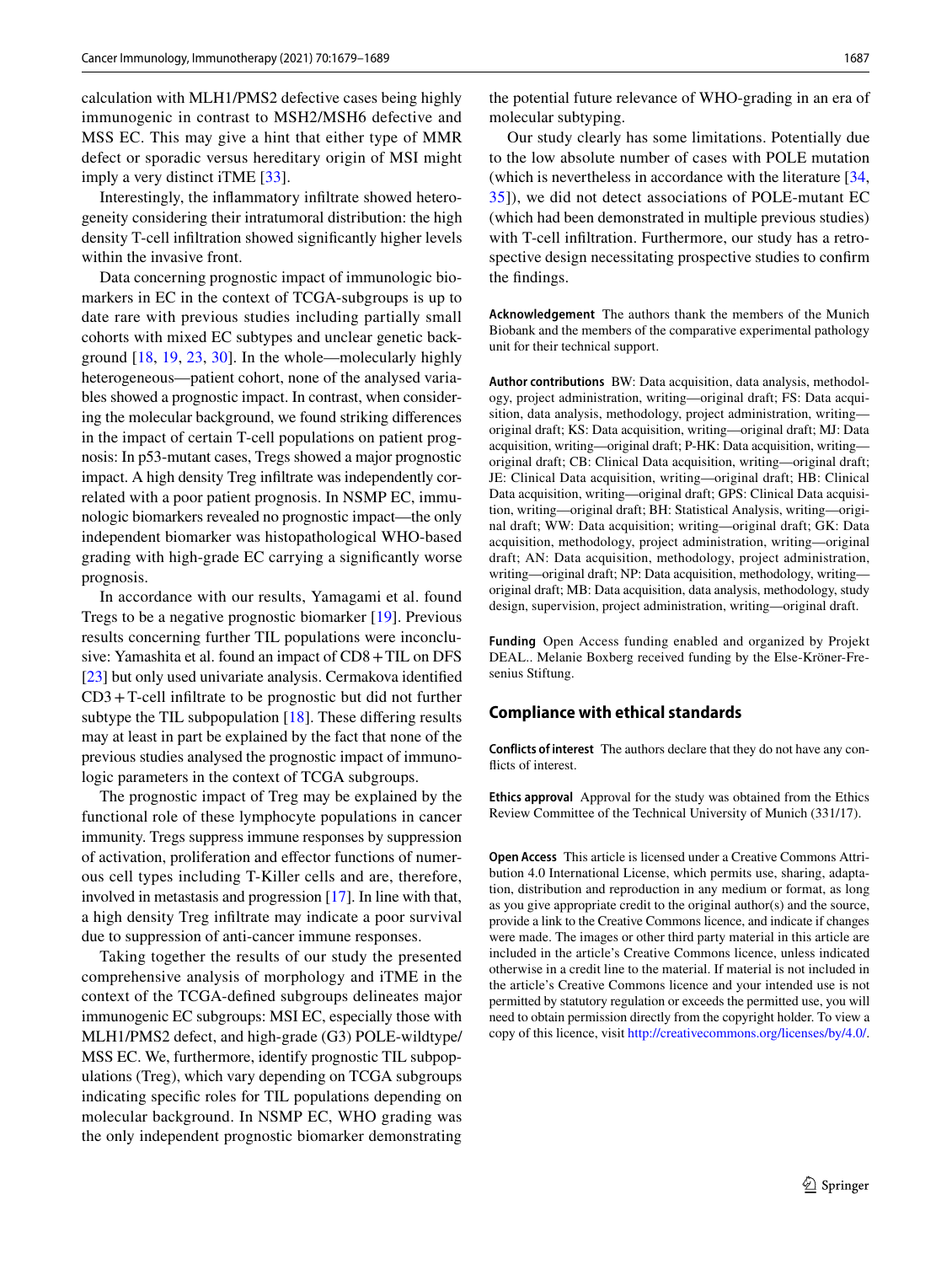## **References**

- <span id="page-9-0"></span>1. Siegel RL, Miller KD, Jemal A (2019) Cancer statistics, 2019. CA Cancer J Clin 69:7–34.<https://doi.org/10.3322/caac.21551>
- <span id="page-9-1"></span>2. Kurman RJ, Carcangiu ML, Herrington S, Young RH (2014) WHO classifcation of tumours of female reproductive organs. IARC
- <span id="page-9-2"></span>3. Soslow RA, Tornos C, Park KJ et al (2019) Endometrial carcinoma diagnosis: use of FIGO grading and genomic subcategories in clinical practice: recommendations of the international society of gynecological pathologists. Int J Gynecol Pathol 38(Suppl 1):S64–S74. <https://doi.org/10.1097/PGP.0000000000000518>
- <span id="page-9-3"></span>4. Lakshmi Narendra B, Eshvendar Reddy K, Shantikumar S, Ramakrishna S (2013) Immune system: a double-edged sword in cancer. Infamm Res 62:823–834. [https://doi.org/10.1007/s0001](https://doi.org/10.1007/s00011-013-0645-9) [1-013-0645-9](https://doi.org/10.1007/s00011-013-0645-9)
- <span id="page-9-4"></span>5. Cancer Genome Atlas Research N, Kandoth C, Schultz N et al (2013) Integrated genomic characterization of endometrial carcinoma. Nature 497:67–73. <https://doi.org/10.1038/nature12113>
- <span id="page-9-5"></span>6. Talhouk A, McConechy MK, Leung S et al (2015) A clinically applicable molecular-based classifcation for endometrial cancers. Br J Cancer 113:299–310. <https://doi.org/10.1038/bjc.2015.190>
- <span id="page-9-26"></span>7. Talhouk A, McConechy MK, Leung S et al (2017) Confrmation of ProMisE: a simple, genomics-based clinical classifer for endometrial cancer. Cancer 123:802–813. [https://doi.org/10.1002/](https://doi.org/10.1002/cncr.30496) [cncr.30496](https://doi.org/10.1002/cncr.30496)
- <span id="page-9-6"></span>8. Stelloo E, Nout RA, Osse EM et al (2016) Improved risk assessment by integrating molecular and clinicopathological factors in early-stage endometrial cancer-combined analysis of the PORTEC cohorts. Clin Cancer Res 22:4215–4224. [https://doi.](https://doi.org/10.1158/1078-0432.CCR-15-2878) [org/10.1158/1078-0432.CCR-15-2878](https://doi.org/10.1158/1078-0432.CCR-15-2878)
- <span id="page-9-7"></span>9. McAlpine J, Leon-Castillo A, Bosse T (2018) The rise of a novel classifcation system for endometrial carcinoma; integration of molecular subclasses. J Pathol 244:538–549. [https://doi.](https://doi.org/10.1002/path.5034) [org/10.1002/path.5034](https://doi.org/10.1002/path.5034)
- <span id="page-9-8"></span>10. Talhouk A, McAlpine JN (2016) New classifcation of endometrial cancers: the development and potential applications of genomicbased classifcation in research and clinical care. Gynecol Oncol Res Pract 3:14.<https://doi.org/10.1186/s40661-016-0035-4>
- <span id="page-9-9"></span>11. Chen DS, Mellman I (2017) Elements of cancer immunity and the cancer-immune set point. Nature 541:321–330. [https://doi.](https://doi.org/10.1038/nature21349) [org/10.1038/nature21349](https://doi.org/10.1038/nature21349)
- <span id="page-9-10"></span>12. Howitt BE, Shukla SA, Sholl LM et al (2015) Association of polymerase e-mutated and microsatellite-instable endometrial cancers with neoantigen load, number of tumor-infltrating lymphocytes, and expression of PD-1 and PD-L1. JAMA Oncol 1:1319–1323. <https://doi.org/10.1001/jamaoncol.2015.2151>
- <span id="page-9-11"></span>13. Abbas AK, Lichtman AH, Pillai S (2014) Cellular and molecular immunology E-book. Elsevier Health Sciences, Amsterdam
- <span id="page-9-12"></span>14. Teng MW, Ngiow SF, Ribas A, Smyth MJ (2015) Classifying cancers based on T-cell infltration and PD-L1. Cancer Res 75:2139– 2145.<https://doi.org/10.1158/0008-5472.CAN-15-0255>
- <span id="page-9-13"></span>15. Spranger S (2016) Mechanisms of tumor escape in the context of the T-cell-infamed and the non-T-cell-infamed tumor microenvironment. Int Immunol 28:383–391. [https://doi.org/10.1093/intim](https://doi.org/10.1093/intimm/dxw014) [m/dxw014](https://doi.org/10.1093/intimm/dxw014)
- <span id="page-9-14"></span>16. Romagnani S (2014) T cell subpopulations. Chem Immunol Allergy 100:155–164. <https://doi.org/10.1159/000358622>
- <span id="page-9-15"></span>17. Liu S, Liu D, Li J, Zhang D, Chen Q (2016) Regulatory T cells in oral squamous cell carcinoma. J Oral Pathol Med: Off Publ Int Assoc Oral Pathol Am Acad Oral Pathol 45:635–639. [https://doi.](https://doi.org/10.1111/jop.12445) [org/10.1111/jop.12445](https://doi.org/10.1111/jop.12445)
- <span id="page-9-16"></span>18. Cermakova P, Melichar B, Tomsova M, Zoul Z, Kalabova H, Spacek J, Dolezel M (2014) Prognostic signifcance of CD3+

tumor-infltrating lymphocytes in patients with endometrial carcinoma. Anticancer Res 34:5555-5561

- <span id="page-9-17"></span>19. Yamagami W, Susumu N, Tanaka H, Hirasawa A, Banno K, Suzuki N, Tsuda H, Tsukazaki K, Aoki D (2011) Immunofuorescence-detected infltration of CD4+FOXP3+ regulatory T cells is relevant to the prognosis of patients with endometrial cancer. Int J Gynecol Cancer 21:1628–1634. [https://doi.org/10.1097/](https://doi.org/10.1097/IGC.0b013e31822c271f) [IGC.0b013e31822c271f](https://doi.org/10.1097/IGC.0b013e31822c271f)
- <span id="page-9-18"></span>20. Asaka S, Yen TT, Wang TL, Shih IM, Gaillard S (2019) T cellinfamed phenotype and increased Foxp3 expression in infltrating T-cells of mismatch-repair defcient endometrial cancers. Mod Pathol 32:576–584.<https://doi.org/10.1038/s41379-018-0172-x>
- 21. Crumley S, Kurnit K, Hudgens C, Fellman B, Tetzlaff MT, Broaddus R (2019) Identifcation of a subset of microsatellite-stable endometrial carcinoma with high PD-L1 and CD8+ lymphocytes. Mod Pathol 32:396–404. [https://doi.org/10.1038/s4137](https://doi.org/10.1038/s41379-018-0148-x) [9-018-0148-x](https://doi.org/10.1038/s41379-018-0148-x)
- <span id="page-9-27"></span>22. Eggink FA, Van Gool IC, Leary A et al (2017) Immunological profling of molecularly classifed high-risk endometrial cancers identifies POLE-mutant and microsatellite unstable carcinomas as candidates for checkpoint inhibition. Oncoimmunology 6:e1264565.<https://doi.org/10.1080/2162402X.2016.1264565>
- <span id="page-9-19"></span>23. Yamashita H, Nakayama K, Ishikawa M et al (2018) Microsatellite instability is a biomarker for immune checkpoint inhibitors in endometrial cancer. Oncotarget 9:5652–5664. [https://doi.](https://doi.org/10.18632/oncotarget.23790) [org/10.18632/oncotarget.23790](https://doi.org/10.18632/oncotarget.23790)
- <span id="page-9-20"></span>24. Sobin LH, Gospodarowicz MK, Wittekind C (2011) TNM classifcation of malignant tumours. John Wiley & Sons, USA
- <span id="page-9-21"></span>25. Emons G (2009) Endometriumkarzinom. Der Gynäkologe 42:799
- <span id="page-9-22"></span>26. Boxberg M, Leising L, Steiger K et al (2019) Composition and clinical impact of the immunologic tumor microenvironment in oral squamous cell carcinoma. J Immunol 202:278–291. [https://](https://doi.org/10.4049/jimmunol.1800242) [doi.org/10.4049/jimmunol.1800242](https://doi.org/10.4049/jimmunol.1800242)
- <span id="page-9-23"></span>27. Fehrenbacher L, Spira A, Ballinger M et al (2016) Atezolizumab versus docetaxel for patients with previously treated non-smallcell lung cancer (POPLAR): a multicentre, open-label, phase 2 randomised controlled trial. Lancet 387:1837–1846. [https://doi.](https://doi.org/10.1016/S0140-6736(16)00587-0) [org/10.1016/S0140-6736\(16\)00587-0](https://doi.org/10.1016/S0140-6736(16)00587-0)
- <span id="page-9-24"></span>28. Rosenberg JE, Hofman-Censits J, Powles T et al (2016) Atezolizumab in patients with locally advanced and metastatic urothelial carcinoma who have progressed following treatment with platinum-based chemotherapy: a single-arm, multicentre, phase 2 trial. Lancet 387:1909–1920. [https://doi.org/10.1016/S0140](https://doi.org/10.1016/S0140-6736(16)00561-4) [-6736\(16\)00561-4](https://doi.org/10.1016/S0140-6736(16)00561-4)
- <span id="page-9-25"></span>29. Stenzinger A, Pfarr N, Endris V et al (2014) Mutations in POLE and survival of colorectal cancer patients–link to disease stage and treatment. Cancer Med 3:1527–1538. [https://doi.org/10.1002/](https://doi.org/10.1002/cam4.305) [cam4.305](https://doi.org/10.1002/cam4.305)
- <span id="page-9-28"></span>30. Li Z, Joehlin-Price AS, Rhoades J, Ayoola-Adeola M, Miller K, Parwani AV, Backes FJ, Felix AS, Suarez AA (2018) Programmed death ligand 1 expression among 700 consecutive endometrial cancers: strong association with mismatch repair protein defciency. Int J Gynecol Cancer 28:59–68. [https://doi.org/10.1097/](https://doi.org/10.1097/IGC.0000000000001120) [IGC.0000000000001120](https://doi.org/10.1097/IGC.0000000000001120)
- <span id="page-9-30"></span>31. Bregar A, Deshpande A, Grange C et al (2017) Characterization of immune regulatory molecules B7–H4 and PD-L1 in low and high grade endometrial tumors. Gynecol Oncol 145:446–452. [https://](https://doi.org/10.1016/j.ygyno.2017.03.006) [doi.org/10.1016/j.ygyno.2017.03.006](https://doi.org/10.1016/j.ygyno.2017.03.006)
- <span id="page-9-29"></span>32. Pakish JB, Jazaeri AA (2017) Immunotherapy in gynecologic cancers: are we there yet? Curr Treat Options Oncol 18:59. [https](https://doi.org/10.1007/s11864-017-0504-y) [://doi.org/10.1007/s11864-017-0504-y](https://doi.org/10.1007/s11864-017-0504-y)
- <span id="page-9-31"></span>33. Pakish JB, Zhang Q, Chen Z et al (2017) Immune microenvironment in microsatellite-instable endometrial cancers: hereditary or sporadic origin matters. Clin Cancer Res 23:4473–4481
- <span id="page-9-32"></span>34. An HJ, Kim KI, Kim JY et al (2007) Microsatellite instability in endometrioid type endometrial adenocarcinoma is associated with